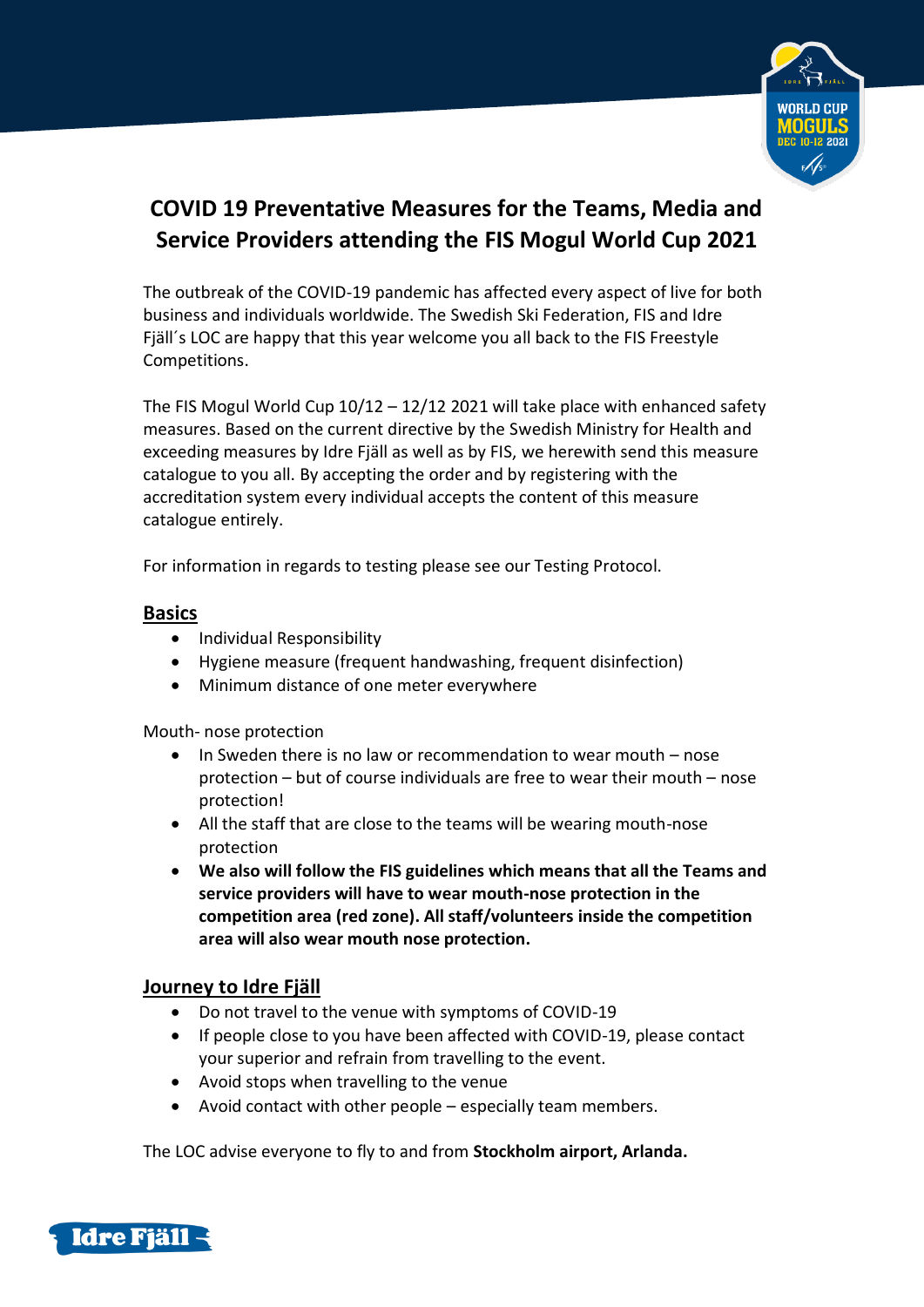

# **Accreditation**

- Due to the present situation we as organizers must limit the number of accredited persons. Please accredit only persons that are really working during the World Cup.
- Only one representative may collect all accreditations for their team or service providers.
- For FIS official they will receive their accreditation at the first TCM
- Team members will only be able to collect their accreditation when health questionnaire answered and PCR test (not older than 72 hours) is uploaded in the FIS Passport.
- Employees of the accreditation/race office wear mouth nose protection

# **Event Venue**

- Keep minimum distance!
- Stay only in the allocated and marked zones.
- For service providers and media: Please avoid direct contact to sports teams and wear mouth-nose protection. As well as avoid contact with other staff members and members of the press.
- When riding in the chair lift all persons must be of the same team or same working group.
- No Spectators inside the event venue

# **Restaurant**

#### **Teams:**

- Will eat in the restaurant Charlies where there will be a buffet.
- It is only allowed to remove the facemasks when sitting down at the tables – as soon as you rise from the table it is face masks on!
- If necessary the OC will do a schedule with meal times to limit the amount of people in the room at the same time! Please respect these times if that is the case.

# **The Gym**

The LOC together with FIS have decided that the Gym´s will be closed during the World Cup for all athletes/team members and service personnel. This to keep everyone safe in their bubbles and to follow all the prevention guidelines.